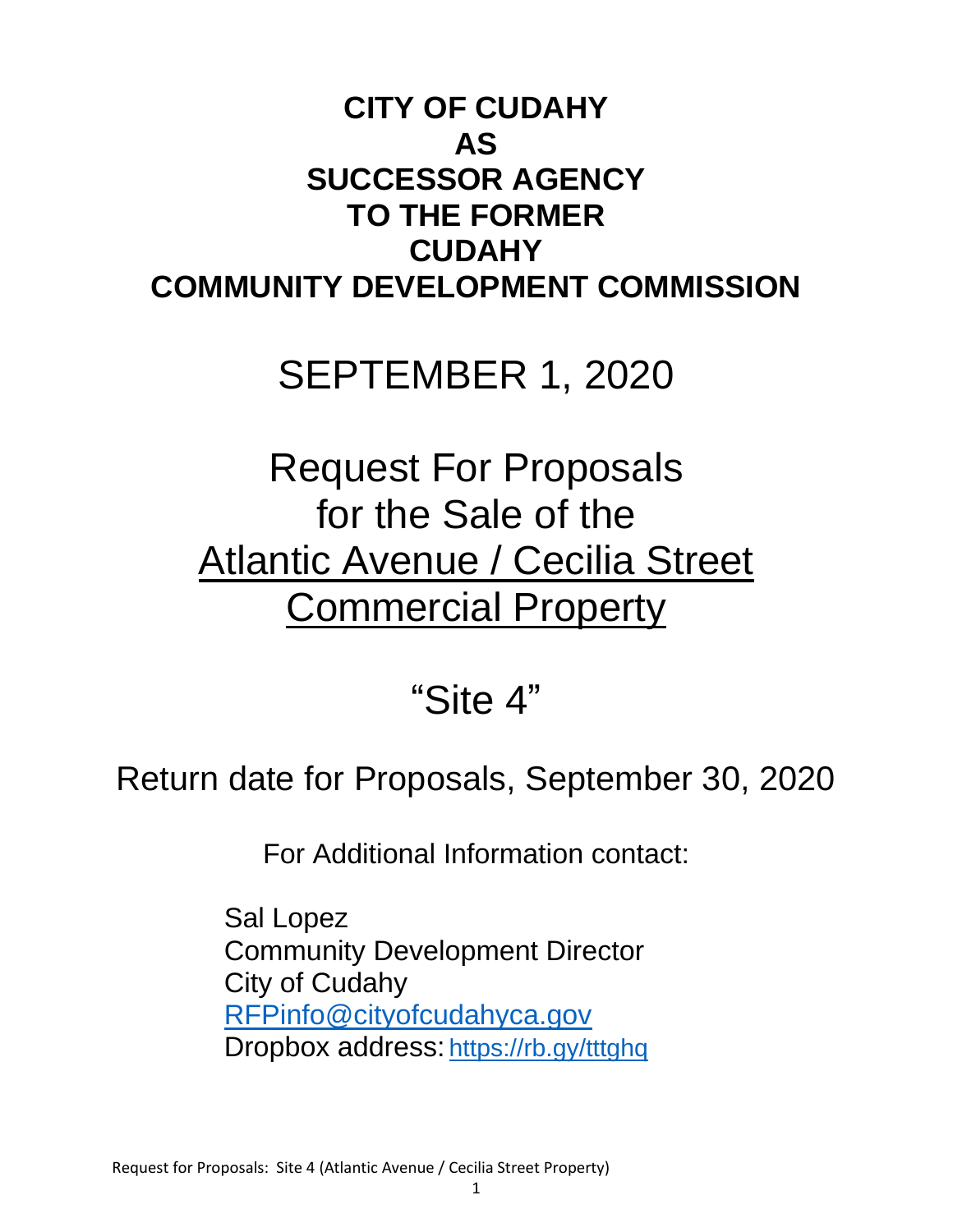### **Introduction**

The City of Cudahy as the Successor Agency to the former Cudahy Community Development Commission (the "Successor Agency)" seeks to obtain proposals to purchase certain lands owned by the Successor Agency. The lands which are the subject to this Request for Proposals is referred to herein as the "Atlantic Avenue / Cecilia Street Commercial Property," or the "Property," or "Site 4."

The Property is identified as "Site 4" in the document entitled "2015 Long-Range Property Management Plan" prepared for the Successor Agency, dated October 2015 (the "Cudahy LRPMP"). The Property is subject to disposition by the Successor Agency as part of the redevelopment dissolution process which is set forth in this Request for Proposals and Health and Safety Code Section 34191.5.

A copy of the text of the Cudahy LRPMP together with certain other documents as relate to Site 4 have been posted to a Dropbox hosted by the City of Cudahy (the "City") on behalf of the Successor Agency and may be viewed by interested persons at Dropbox address below (the "Site 4 Dropbox"):<https://rb.gy/tttghq>

This Request for Proposals to purchase Site 4 is referred to herein as the "RFP" or the "RFP for Site 4."

The persons or entities who provide a timely written response to this RFP for Site 4 are referred to herein as "Bidders" or individually, a "Bidder."

The written proposal of each particular Bidder to acquire Site 4 from the Successor Agency is referred to herein as a "Proposal."

The Successor Agency is seeking a qualified purchaser of the Atlantic Avenue / Cecilia Street Commercial Property who will assist the Successor Agency to realize the following objectives for sale of the Property to such Bidder:

- Assist the Successor Agency to realize the highest possible compensation for a sale and completed transfer of the Property by the Successor Agency to the Bidder at the earliest feasible time;
- Has the technical expertise to undertake and complete the preparation of the written documentation of the terms and conditions of its Proposal to purchase Site 4 for acceptance by the Successor Agency; and
- Demonstrate the financial resources and experience necessary to achieve these objectives.

The final acceptance of any Proposal for the sale of Site 4 by the Successor Agency is subject to ratification by the Los Angeles County First Supervisorial District Consolidated Oversight Board (the "County Oversight Board") as set forth herein.

Given the multi-phased nature of a transaction to undertake and complete the acquisition of the Property from the Successor Agency, arrangements or associations between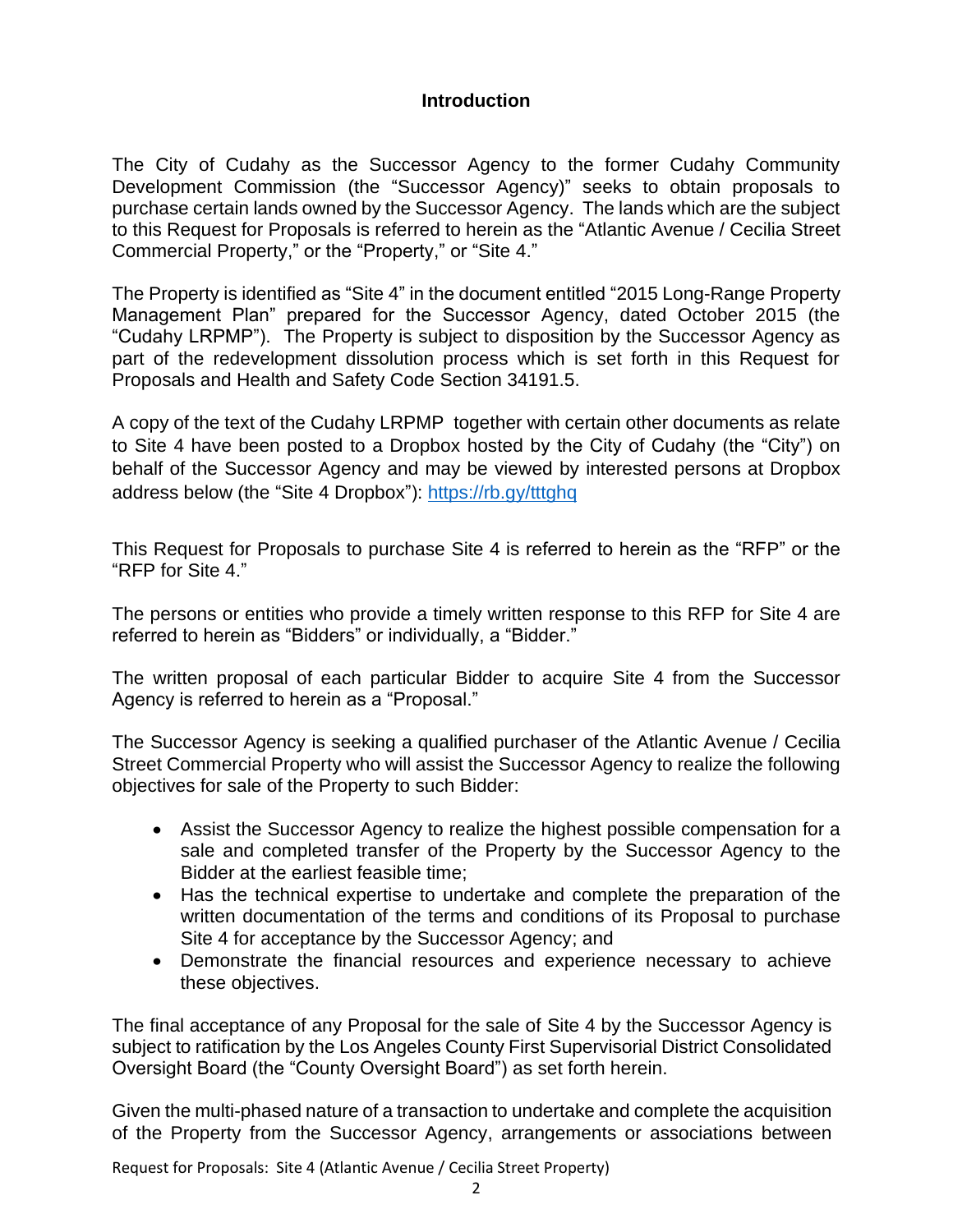developer teams (developers, architects, etc.) and environmental consultants are welcome as part of the response of any interested person to this RFP.

Concurrently, with the release of this RFP for Site 4, the Successor Agency has also issued requests for proposals for other lands which are owned by the Successor Agency. These other lands are also generally described in the Cudahy LRPMP.

Although, it is not a condition or requirement under this RFP, a Bidder for Site 4 may also submit a timely response to the Successor Agency for any of the other requests for proposals released by the Successor Agency with respect to any of the other Successor Agency owned sites in accordance with the applicable provisions of those other requests for proposals, separately from the delivery of a timely Proposal to the Successor Agency under this RFP for Site 4.

Please bear in mind that the Successor Agency reserves the right to modify, supplement or withdraw this RFP for Site 4 at any time after its issuance date. Any such modification, supplement or cancellation of this RFP for Site 4 prior to the September 30, 2020 return date shall be noted by the Successor Agency as an update to the Site 4 Dropbox; provided however that the Successor Agency shall not post any modification or update of this RFP for Site 4 within less than seventy-two (72) hours before the then applicable return date for Proposals to this RFP for Site 4.

Accordingly, each Bidder is advised to consult the Site 4 Dropbox for updates.

# **Aerial Photo of Site 4 with Assessor Parcel Numbers**



# **Site No. 4 – Atlantic Avenue/Cecelia Street Property (107,583sqft – 2.5 acres)**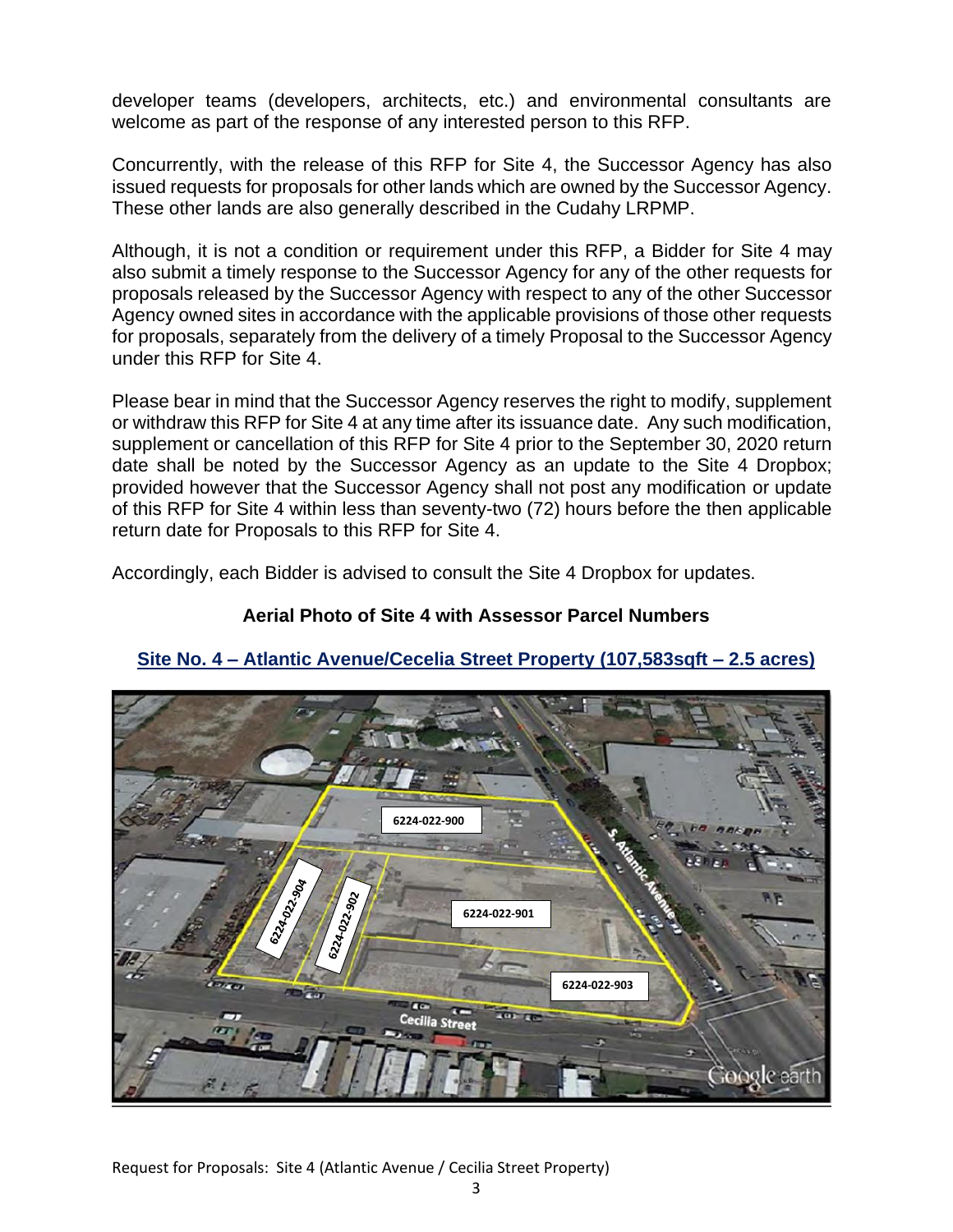

### **Assessor Map Book Page**

#### **Site 4 Description**

The Property as depicted in the photographs and maps, below, is located near the intersection of Atlantic Avenue and Cecilia Street. The Property includes five (5) contiguous assessor parcels of land. The Property is approximately 107,583 square feet, 2,5 acres in size and is designated as "Entertainment (E) Zone" on the City of Cudahy General Plan and zoning.

These properties are located within the **Entertainment (E) Zone**. The General Plan Land Use Designation is Entertainment, which is one of the General Plan's mixed-use land use designations and is located within the *Entertainment Subdistrict* of the Atlantic Avenue District. Mixed-use development opportunities offer opportunities for people to live close to activity centers and transit stops, with an emphasis on walkability with the ability to walk to neighborhood stores and park, to enjoy indoor and outdoor entertainment close to home, and to experience vibrant pedestrian districts.

According to the General Plan, the Entertainment designation accommodates large-scale entertainment uses that attract patrons from Cudahy, surrounding communities, and the subregion. All uses must be designed to provide pedestrian interest and accessibility along Atlantic Avenue, with vehicular access and parking located to the rear of the parcels. Active open spaces and paseos will link the entertainment uses and enhance the pedestrian experience. Residential uses may occur only in a mixed-use setting where the residential units are on upper floors.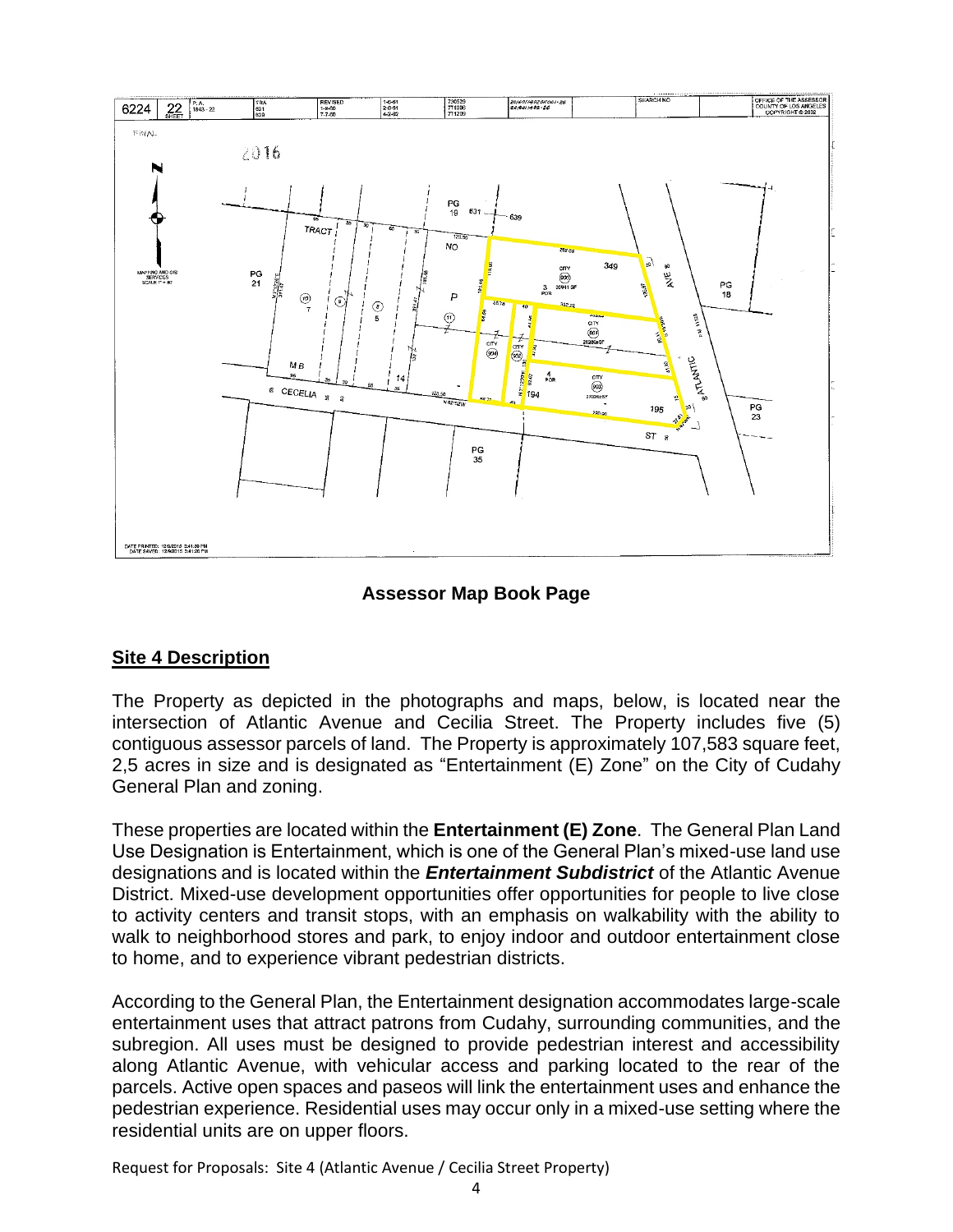The Entertainment designation provides opportunities for retail, theaters, restaurants, commercial recreation, gaming, dining, brew pubs and wineries, residential, lodging, and similar business activities. Secondary office uses and residential may be accommodated on upper floors, adding to the economic diversity of the area. Horizontal mixed-use is allowed, although residential buildings must not have frontage on Atlantic Avenue. Open spaces are primarily public and urban in nature, with extra emphasis on high-quality public spaces. Uses specifically prohibited include stand-alone residential, automotive maintenance and garages, light industrial, manufacturing, warehousing, mini-storage, and trucking and transportation-related uses.

Table 20.20-1 of the Zoning Code identifies the permitted and conditionally permitted uses within the Entertainment Zone.

Tables LU-3 summarize the general development standards for nonresidential/mixeduse/entertainment categories.

| <b>Designation</b>          | <b>Maximum Floor Area</b><br>Ratio | <b>Maximum Density</b> **** | <b>Story Limit</b> |  |  |  |
|-----------------------------|------------------------------------|-----------------------------|--------------------|--|--|--|
| <b>Mixed Use-Commercial</b> |                                    |                             |                    |  |  |  |
| Commercial + Residential    | 1.0                                | 40 du/ac                    | $4 + 2^*$          |  |  |  |
| Commercial Only             | 0.75                               |                             | 4                  |  |  |  |
| Residential Only            |                                    | 30 du/ac                    | 3                  |  |  |  |
| <b>Mixed Use-Civic</b>      |                                    |                             |                    |  |  |  |
| Civic + Residential         | 1.5                                | 40 du/ac                    | $4 + 1$ **         |  |  |  |
| Civic + Commercial          | 1.75                               |                             | $4 + 1$ **         |  |  |  |
| Civic Only                  | 1.75                               |                             | $4 + 1$ **         |  |  |  |
| Residential Only            |                                    | 30 du/ac                    | $4 + 1$ **         |  |  |  |
| Commercial Only             | 1.25                               |                             | $4 + 1$ **         |  |  |  |
| <b>Enterta inment</b>       |                                    |                             |                    |  |  |  |
| Entertainment + Residential | 2.0                                | 40 du/ac                    | $4 + 4$ ***        |  |  |  |
| <b>Entertainment Only</b>   | 2.0                                |                             | $4 + 4$ ***        |  |  |  |

# Table LU-3: General Development Standards, Mixed Use

Notes:

\*Up to two additional floors with the provision of community benefits and City Council approval

\*\* Up to one additional floor with the provision of community benefits and City Council approval

\*\*\*Up to four additional floors for designated uses (e.g., hotel) with the provision of community benefits and City Council approval

\*\*\*\*Density Bonus Provisions - If proposing to commit to a level of affordability, the maximum allowable density may be increased according to the provisions set forth in the State Density bonus Law.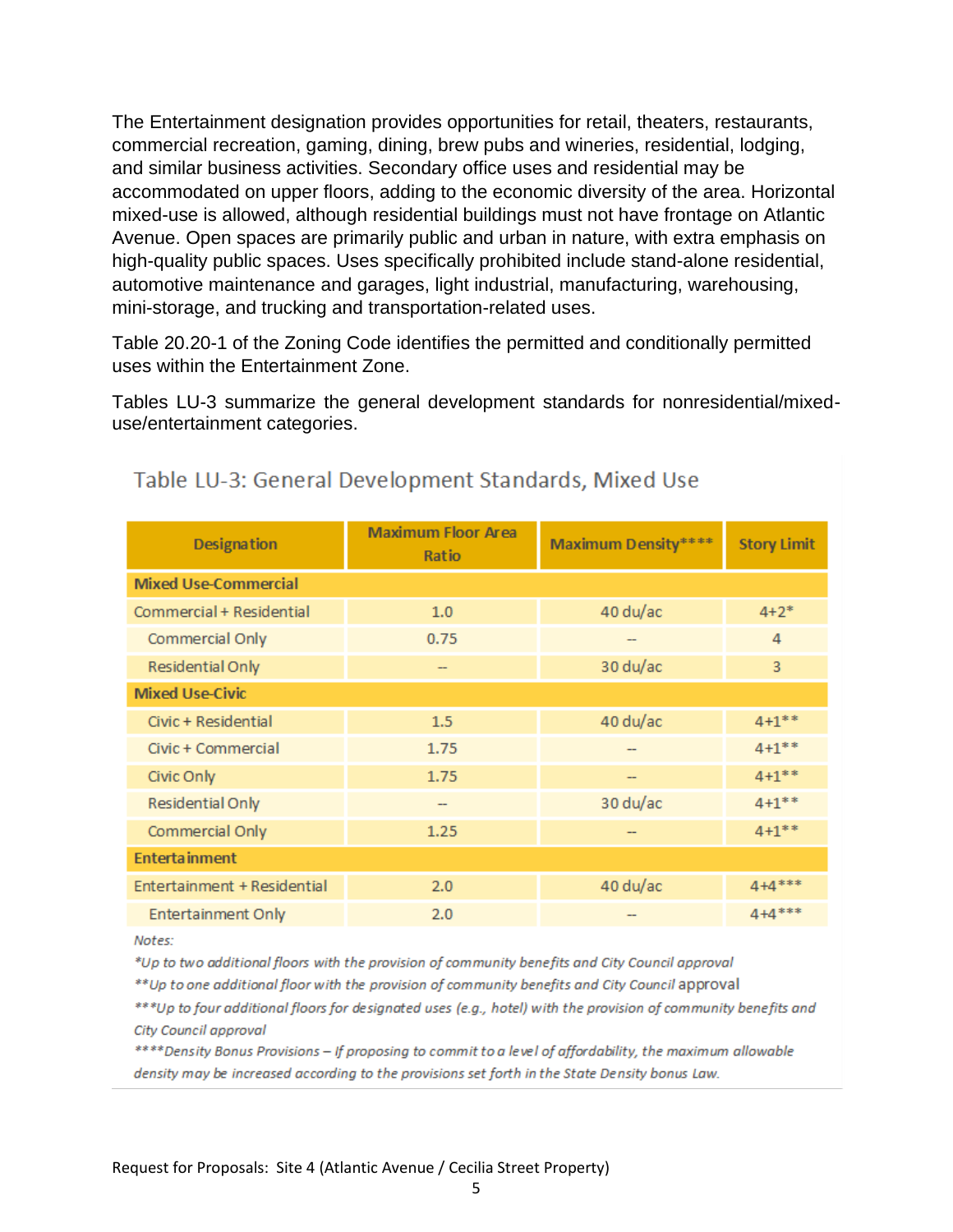# **Atlantic Avenue District**

Opportunity sites 1,2,4,5, and 6 are located in what is called the **Atlantic Avenue District**. Atlantic Avenue is the primary north/south roadway in Cudahy and the center of economic activity. The Atlantic Avenue corridor will evolve into a grand boulevard, with renewed importance and improved quality of development and businesses. The physical character of the streetscape will be transformed to create pleasant pedestrian linkages between the neighborhoods and Cudahy's business districts. New development will emphasize pedestrian orientation in both site and building design, with active street frontages, well-scaled and designed buildings, and engaging outdoor spaces. New street tree plantings, widened sidewalks, and pedestrian-scaled lighting will transform the public streetscape to create a "great street" experience that communicates the spirit of Cudahy.

The District is made up of 3 distinct Subdistricts. Each of these subdistricts have their own unique character and identity. Harnessing the corridor's economic potential by creating three distinct and connected subdistricts will allow for the creation of vibrant, pedestrian-friendly places. Each of the subdistricts will have inviting spaces that spur social interaction and encourage visitors to local businesses. While the subdistricts are distinct, complementary urban design themes and characteristics will tie them together as a uniquely identifiable central corridor. Along the Atlantic Avenue corridor, mixed-use activity centers will be pedestrian-friendly focal points for residents and businesses, linked by a bicycle and pedestrian pathway system.

The character of each district/subdistrict is described below.

# **Town Center subdistrict**

The Town Center Subdistrict is Cudahy's "living room," serving as the governmental and cultural hub. It is located immediately south of the Commercial Core and continues south to Santa Ana Street. Residents and visitors will congregate in the Town Center for business and pleasure. On warm evenings, residents can gather in the public plazas, socialize with friends and neighbors, and listen to music playing on the community stage. During the day, the Town Center will be active with people conducting business or visiting the library or post office. The City Hall, Cudahy branch library, Los Angeles County's Sheriff substation, USPS post office, and other civic uses will all be located within the Town Center Subdistrict. The Town Center will feature community gathering places such as public plazas, an amphitheater, art venues, community gardens, and urban green space.

# **Entertainment Subdistrict**

The Entertainment Subdistrict features local and subregional activities such as movie and live performance theaters, a bowling alley, a skating rink, and restaurants. The Entertainment Subdistrict's proximity to the planned South Gate Eco-Rapid transit station and the nearby freeway allows for the development of regional entertainment destinations, such as a casino and hotel. The entertainment uses will be reinforced by supportive uses, including shopping, restaurants, and commercial recreation. Residential uses on upper floors or in adjacent buildings will contribute to the vibrancy and diversity of the area. Public open spaces will have urban design features compatible with this higher-intensity activity area.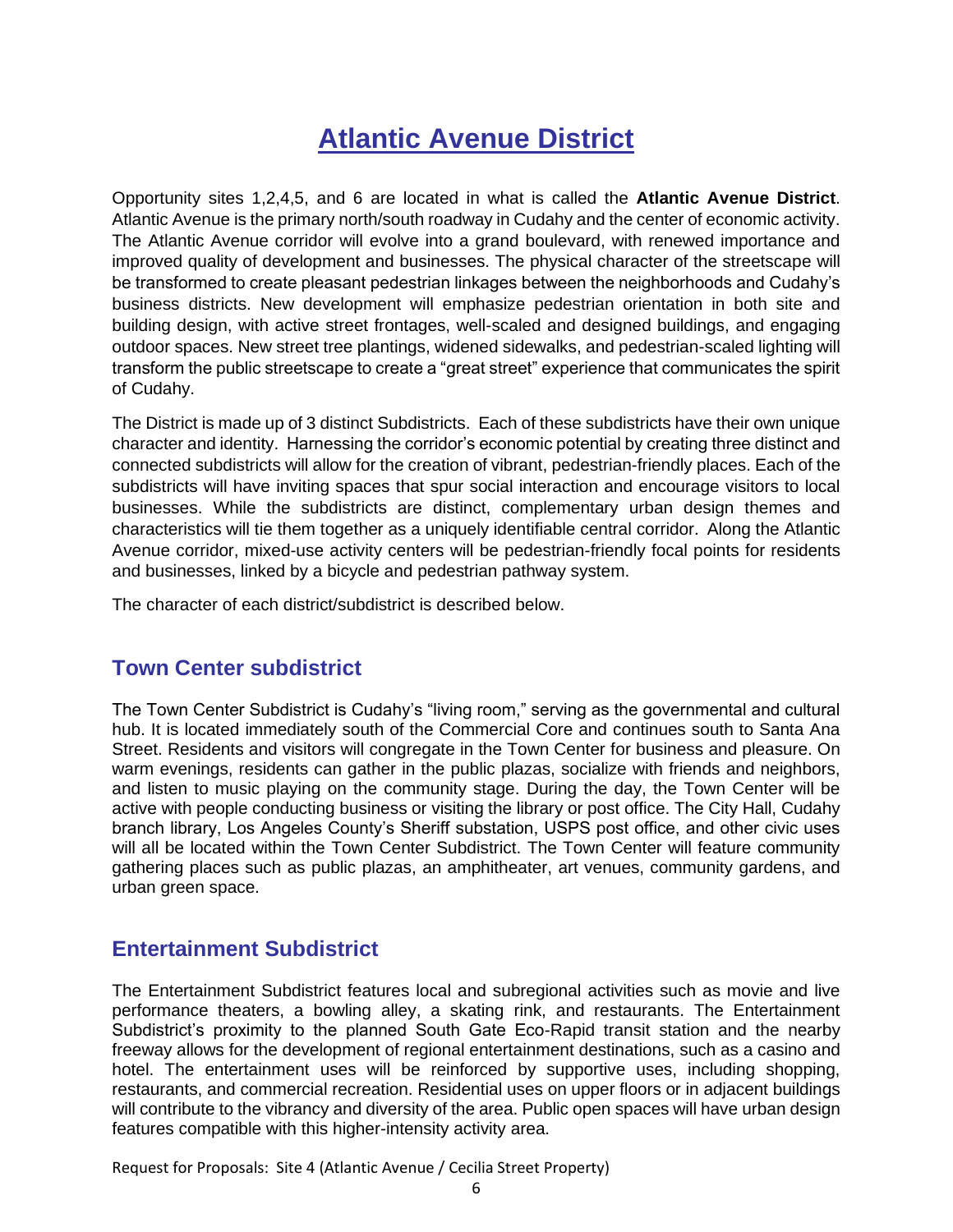# **Site 4 Valuation**

In 2015 the Property was valued at \$2,560,000 as indicated in the Cudahy LRPMP. A current Successor Agency market value appraisal report for the Property indicates a April 9, 2020 valuation of the Property at \$8,135,000 assuming for the purposes of such current calendar year 2020 valuation appraisal, that the Property has no adverse environmental condition which could affect such market valuation. The appraisal does notes that the potential economic effect of the COVID-19 Pandemic was not considered in such valuation of Site 4. A copy of the April 9, 2020, appraisal report for the Property has been posted to the Site 4 Dropbox and may be reviewed by each Bidder.

Except for the structure located at 8135 South Atlantic Avenue (Assessor Parcel No. 6224-022-900), all of their other structures on Site 4 are vacant and unoccupied and several are damaged as a result of trespass and recent fires. As of August 25, 2020, the City of Cudahy of the Successor Agency have initiated a program to demolish and remove the unoccupied and fire damaged structure for Site 4.

Rent is paid to the Successor Agency for the existing current occupy by Platinum Auto Bond at 8135 South Atlantic Avenue: Platinum Auto Body is a month-to-month tenant of the Successor Agency. For additional information concerning their current rent and occupancy of Site 4, each Bidder is advised to consult the Site 4 Dropbox.

#### **Building and Parcel Information**

The following table describes existing improvements on Site 4:

| <b>APN</b> |                                                                              | <b>Address</b>                                                                                                             | Type                                                                                             | Approximate  |
|------------|------------------------------------------------------------------------------|----------------------------------------------------------------------------------------------------------------------------|--------------------------------------------------------------------------------------------------|--------------|
|            |                                                                              |                                                                                                                            |                                                                                                  | Sq. Footage  |
|            | APN 6224-022-900<br>APN 6224-022-901<br>APN 6224-022-902<br>APN 6224-022-904 | 8135 South Atlantic Avenue Commercial Building<br>8201 South Atlantic Avenue<br>4633 Cecilia Street<br>4629 Cecilia Street | <b>Single Family Residence</b><br><b>Trailers (Parking Lot)</b><br><b>Trailers (Parking Lot)</b> | 8,800<br>476 |
|            | APN 6224-022-903                                                             | 8221 South Atlantic Avenue                                                                                                 | 2 Story office Building                                                                          | 8,140        |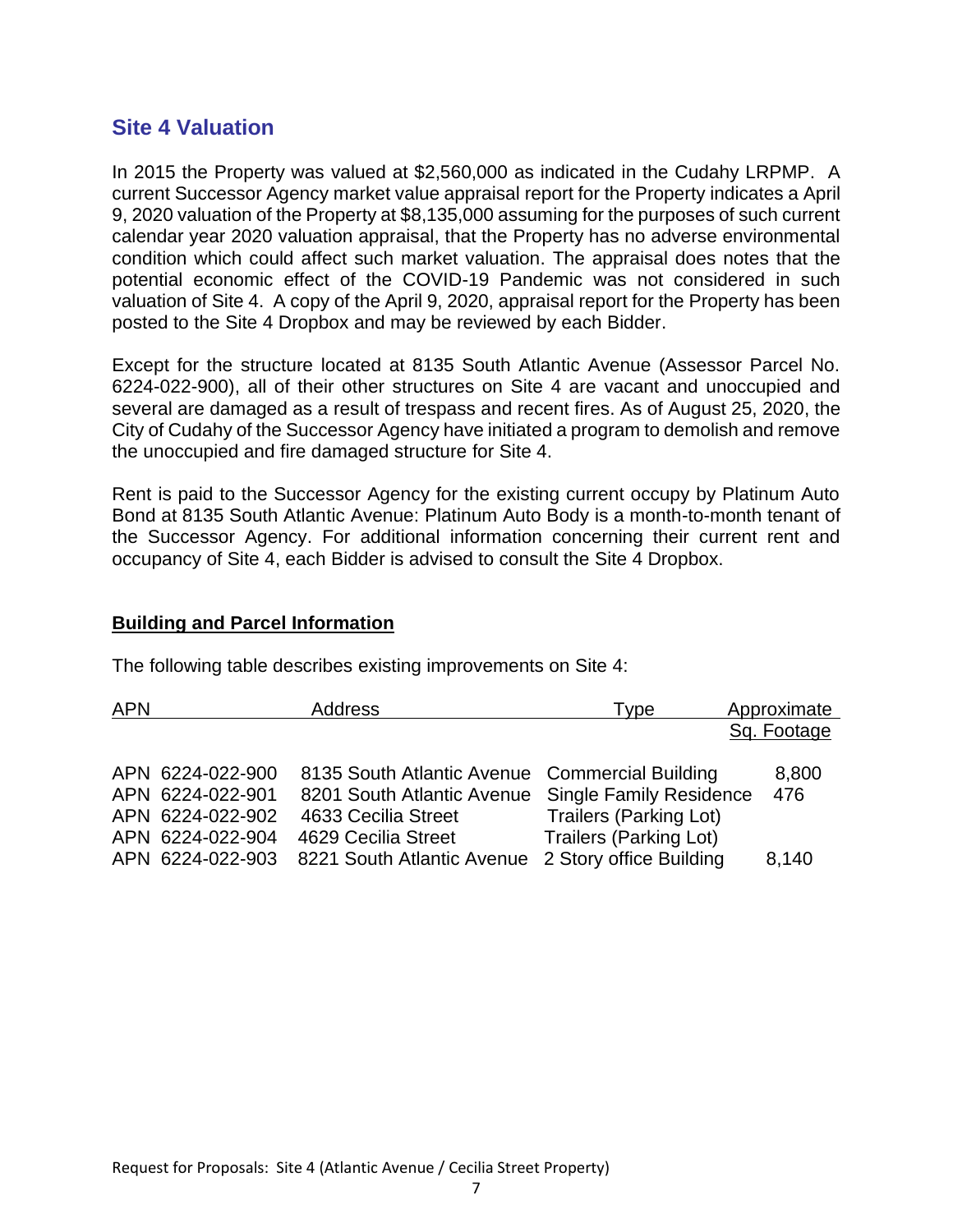# **STREET LEVEL PHOTOS OF THE PROPERTY**



Photograph of 8135 South Atlantic Avenue - Commercial Building (Platinum Auto Repair shop).



Photograph of 8201 South Atlantic Avenue – Single family residence.



Photograph of 8221 South Atlantic Avenue – A 2 story office & metal building. Crossing streets: Cecilia Street (left side) and South Atlantic Avenue (right side).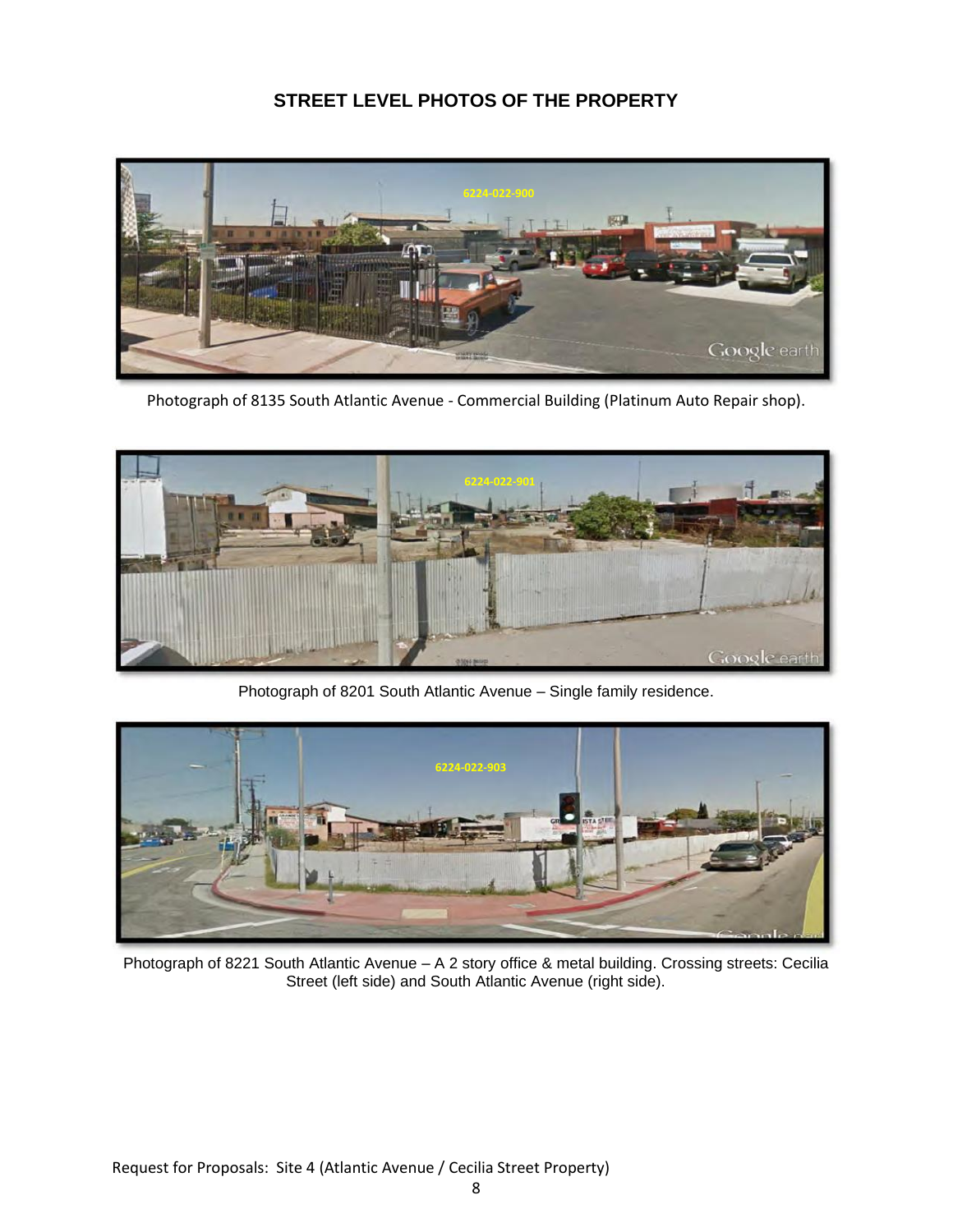

Photograph of 4629 and 4633 Cecilia Street (Trailers parking lot).

### **Environmental Condition of Site 4**

A "Phase I Environmental Site Assessment Report" was prepared for the Successor Agency in August 2015 with respect to the Property (the "Site 4 Phase I Report"). A copy of the Site 4 Phase I Report may be viewed by each Bidder at the Site 4 Dropbox:

The Successor Agency has recently initiated a limited demolish plan for the existing structures on Site 4. The limited demolition plan is intended to reduce the likelihood of further trespass on Site 4 by removing the unoccupied above ground / above grade improvements for Site 4. A copy of the August 25, 2020, City Council and Successor Agency meeting agenda materials which describe the limited demolition workplan now proposed for Site 4 it has been included in the Site 4 Dropbox.

For additional information about the environmental condition of the Property and the recommendations of the consultant who prepared the Site 4 Phase I Report regarding these conditions, each Bidder is referred to the Site 4 Phase I Report.

Neither the Successor Agency, the City of Cudahy in its capacity as the local entitlement jurisdiction for the development, use and operation of Site 4 or the Oversight Board make any representation or warranty to any Bidder about the accuracy or completeness of the information concerning Site 4 which is in the possession or known by these entities or their officers, employees or agents.

The information for Site 4 which is available for inspection on the Site 4 Dropbox including the Site 4 Phase I Report, if offered for general informational guidance only. Any use or reliance upon the information, assessments or conditions described in this RFP, the Site 4 Dropbox, including the Site 4 Phase I Report shall be at the sole liability of the Bidder. Each Bidder assumes the responsibility to undertake its own due diligence investigation concerning Site 4, both prior to the submission to any Proposal to the Successor Agency or after the time that such a Proposal may, at the sole and absolute discretion of the Successor Agency be accepted for further consideration and action.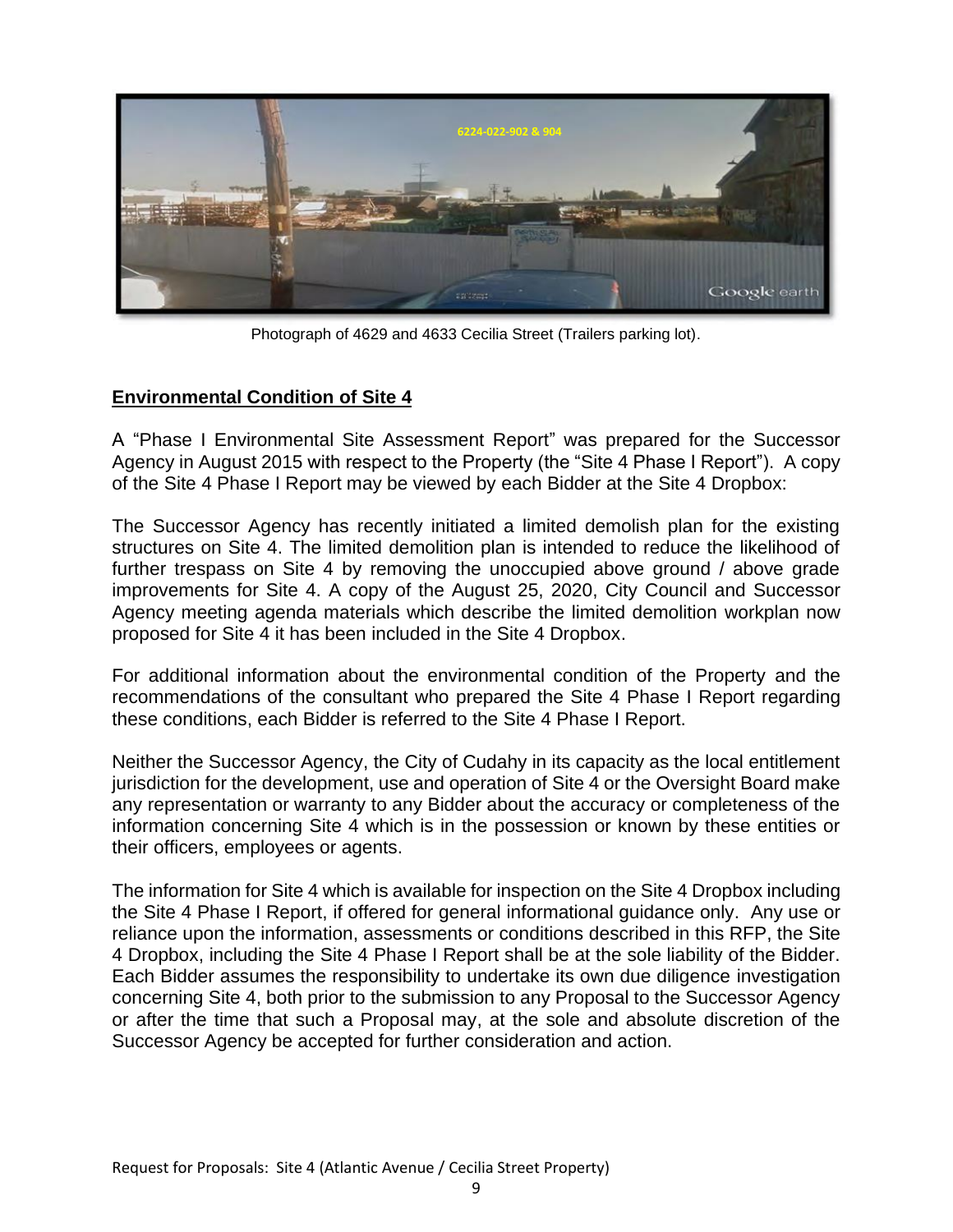# **SUBMITTAL REQUIREMENTS FOR A PROPOSAL BY ANY BIDDER FOR SITE 4**

The Proposal of each Bidder for Site 4 is sometimes referred to herein as a Bid and each Proposal or Bid delivered to the Successor Agency by a Bidder must include the following information:

- 1. *Description of Bidder Team.* A suitably detailed description of the Bidder, including the role of each organization and/or team member; as applicable. Brief resumes for each principal of the team, and a single point of contact information for the Bidder may be included.
- 2. *Proposed Purchase Price and Conditions to Purchase.* An indication of the proposed purchase price payable by the Bidder to the Successor Agency in cash for the Property at the time of satisfaction of all of the other terms and conditions of the Bidder for the purchase of the Property. The Proposal should include a suitably detailed description of each term and condition required by the Bidder for the completion of its purchase of Site 4.
- 3. *Proposed Scope of Bidder Due Diligence, and Acquisition Closing Terms.* A suitably detailed description of (i) the Bidder's proposed scope and timeline for the completion of its due diligence investigation of the Property, if any; (ii) the type of development entitlement, if any, which the Bidder may seek to obtain for the Property from the City of Cudahy in its land development regulatory capacity; and (iii) other Property acquisition closing terms required by the Bidder as a condition to the purchase the Property from the Successor Agency.
- 4. *Experience.* A suitably detailed description of the land development experience of the Bidder including the development of mixed use urban commercial and residential projects on development sites comparable to the Property.
- 5. *Proposed Remediation Investigation Work for the Property*. This component should include a timeline and general description of the scope of Property remedial investigation work which the Bidder believes may be indicated for Site 4 following the execution of an "Exclusive Negotiation Agreement" or "Purchase and Sale Agreement" by the Bidder and the Successor Agency, as described below.
- 6. *Financial Qualifications.* The provision of clear evidence of financial resources of the Bidder to undertake the acquisition of the Property.
- 7. *Other Information.* Bidder may provide other descriptive material not to exceed five (5) pages in length, as the Bidder deems appropriate. No building elevations or site improvement plan concepts need to be submitted as part of the RFP in order for the RFP to receive consideration by the governing board of the Successor Agency.

In general, the Successor Agency does not believe that a Bid (exclusive of any financial information or development concept drawings) needs to exceed more than a total of twenty (20) pages of text.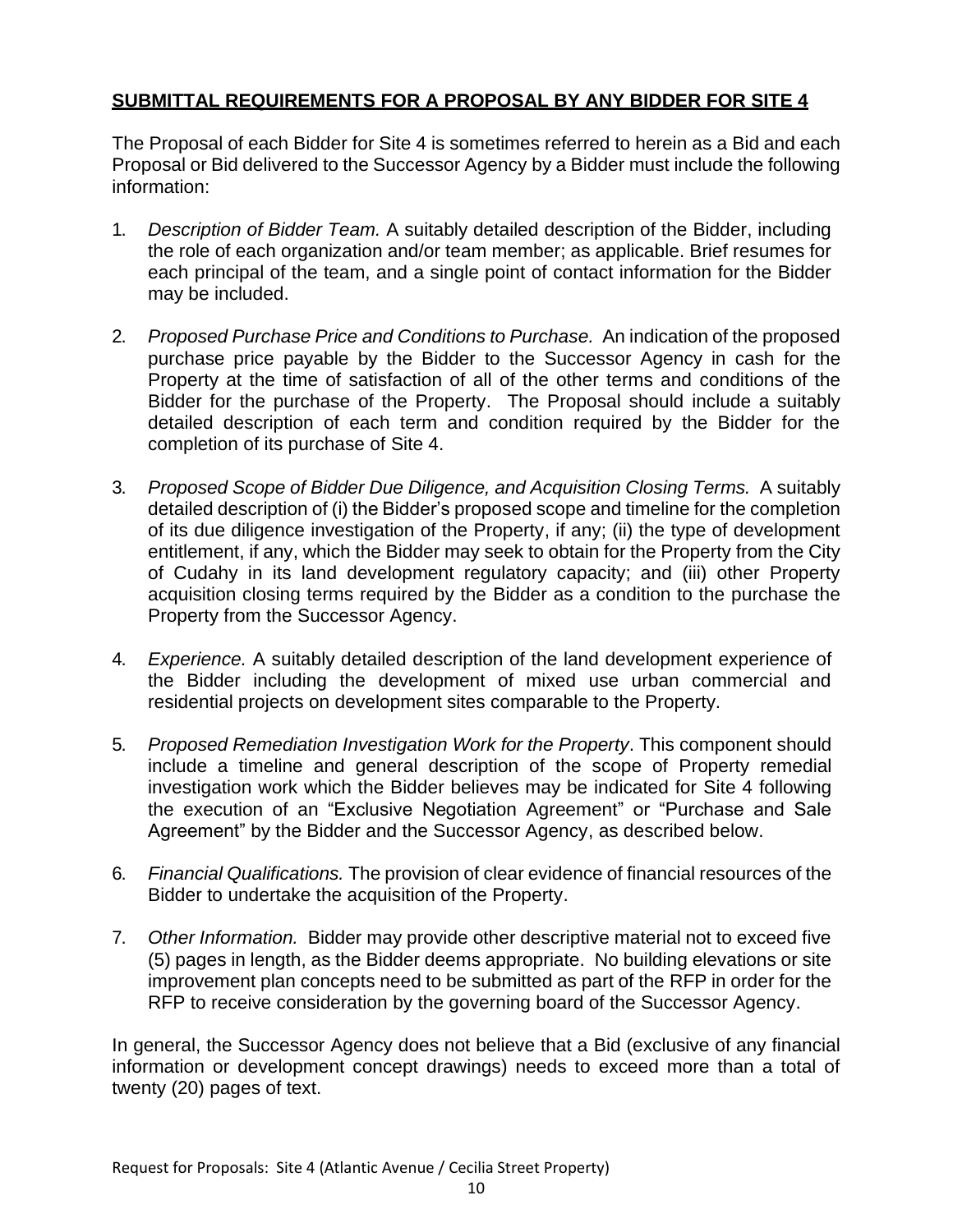# **SUCCESSOR AGENCY GOVERNING BOARD SELECTION PROCESS**

After the delivery date for the Successor Agency's receipt of Bids has occurred -- currently set for no later than 5:00 PM on Wednesday, September 30, 2020 -- the governing board of the Successor Agency will review each Bid as received. Such review of Bids by the governing board of the Successor Agency shall occur at duly noticed regular or special meetings of the Successor Agency. The determination of the Successor Agency to authorize the preparation of an Exclusive Negotiation Agreement or Purchase and Sale Agreement for the Proposal of a particular Bidder shall be publicly announced at such a regular or special meeting of the Successor Agency at which such direction is given to Successor Agency staff.

The governing board of the Successor Agency may in its sole discretion direct that one or more of its members confer with City staff regarding the review and evaluation of one or more Bids, for consideration by the governing board of the Successor Agency.

At the time of issuance of this RFP, the Successor Agency believes that its evaluation process for consideration of each Proposal which it may receive for Site 4, could require between two (2) and three (3) weeks of time to complete. However, each Bidder for Site 4 who has submitted a timely Proposal will be given written notice by email or other means at least twenty-four (24) hours in advance of any meeting of the Successor Agency at which the Proposal of such Bidder will be considered by the governing board of the Successor Agency.

# **SELECTION CRITERIA**

In its evaluation of Proposals, the Successor Agency will consider the responsiveness of each Proposal based upon the weight of the factors described below.

| Proposed<br>purchase price<br>for Site 4 | Proposed purchase price payable to the<br>Successor Agency in cash by the Bidder upon<br>satisfaction of the terms and conditions set forth<br>in the Bidder's Proposal.                                                                                                                 | up to<br>50<br>points |
|------------------------------------------|------------------------------------------------------------------------------------------------------------------------------------------------------------------------------------------------------------------------------------------------------------------------------------------|-----------------------|
| Financial capacity                       | An indication of financial resources to perform<br>the due diligence described by the Bidder in its<br>Proposal.                                                                                                                                                                         | up to<br>15<br>points |
| <b>Bidder</b><br>experience              | The Bidder's previous experience related to the<br>acquisition and development of comparable<br>lands.                                                                                                                                                                                   | up to<br>15<br>points |
| Overall<br>presentation of<br>Proposal   | The overall quality of the presentation of the<br>Proposal in light of the goals of the Successor<br>Agency to realize the highest feasible value<br>from the sale of the Property and the benefit to<br>the community associated with the disposition<br>of the Property to the Bidder. | up to<br>20<br>points |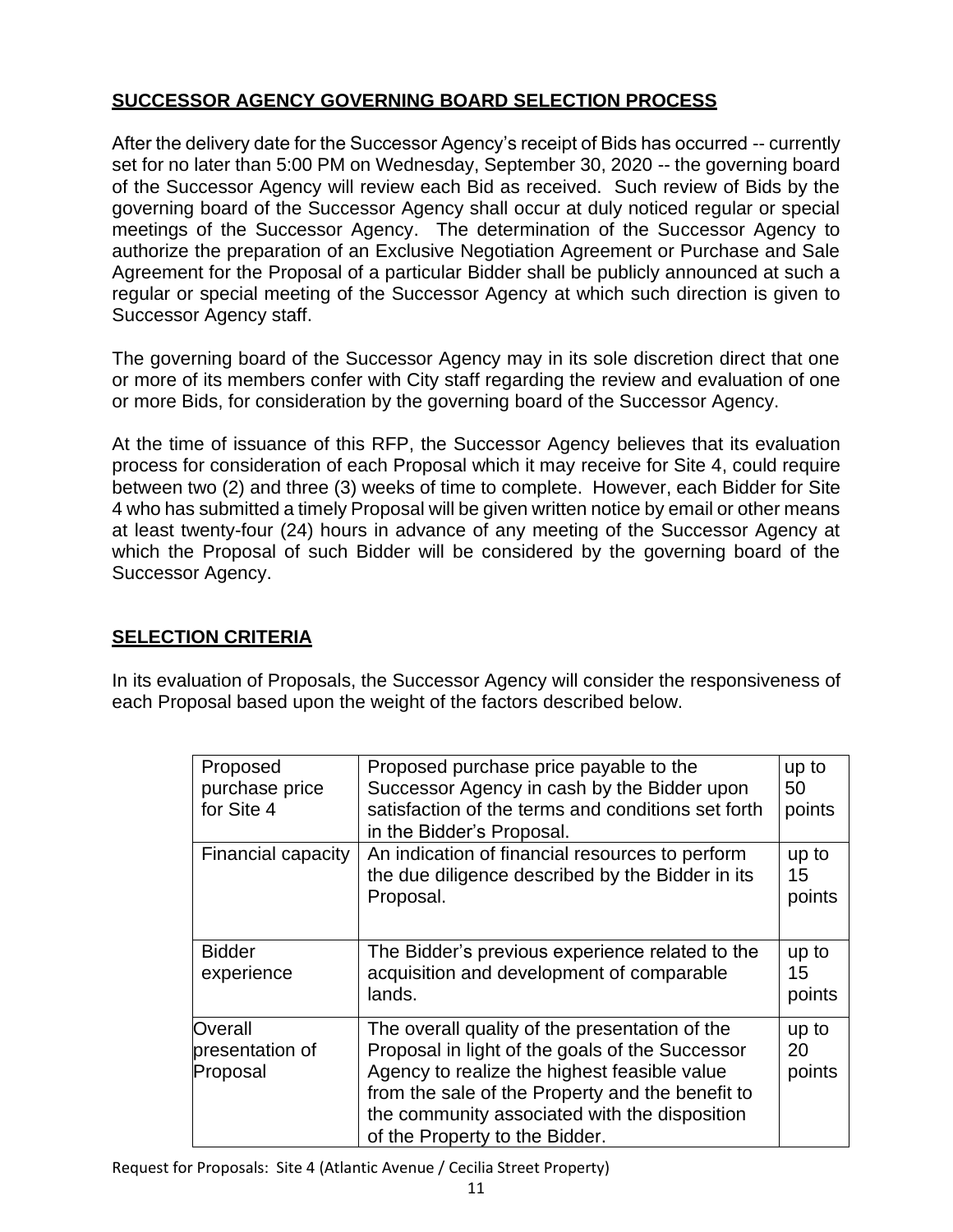The Successor Agency reserves its discretion to allocate points to each Proposal for the purpose of selecting a single Bidder to purchase Site 4 based upon an average of the points assigned to each Proposal by each member of the governing board in the sole and absolute discretion of each such member of the governing board. Please bear in mind that the members of the governing board of the Successor Agency reserve the discretion to reject any Proposal submitted to them by a Bidder for any reason and/or make no public announcement of the score assigned by the Successor Agency to any Proposal.

The final selection of the most responsive Bidder for Site 4 is the sole responsibility of the governing board of the Successor Agency; provided however, that each Bidder is advised that the Oversight Board reserves its separate discretion to approve or disapprove the final terms of the disposition of Site 4 to a Bidder designated by the Successor Agency in accordance with applicable redevelopment dissolution law.

As promptly as feasible, but in no case longer than five (5) business days following the designation of the successful Bidder for Site 4 by the governing board of the Successor Agency, as evidenced by the adoption of a motion or a resolution of the governing board of the Successor Agency, the successful Bidder and the Successor Agency shall jointly complete the preparation of an "Exclusive Negotiation Agreement" or a "Purchase and Sale Agreement," as applicable, for final ratification and approval by separate resolution of the governing board of the Successor Agency. The City of Cudahy shall not be a party to either an Exclusive Negotiation Agreement or a Purchase and Sale Agreement.

The execution of the Exclusive Negotiation Agreement or a Purchase and Sale Agreement by and between the Successor Agency and the successful Bidder shall confer no legal interest in the Property on the Bidder and does not limit the independent regulatory power of the City of Cudahy to approve or disapprove or conditionally approve any particular development entitlement for the Property which the Bidder may seek to obtain as a condition to the completion of its purchase of the Property. An Exclusive Negotiation Agreement may set forth the framework for the mutual negotiation and approval by the successful Bidder and the Successor Agency of the specific terms of a potential purchase and sale agreement, by and between the successful Bidder and the Successor Agency for Site 4. The general form of such an Exclusive Negotiation Agreement may be inspected by each Bidder prior to the submission of its Proposal to the Successor Agency at the Site 4 Dropbox.

In the alternative, a Bidder may propose to execute a Purchase and Sale Agreement for the purchase of Site 4, and if so, a draft of the proposed form of such a Purchase and Sale Agreement shall be included in the Bidder's Proposal.

In the event that the Bidder and the Successor Agency may fail for any reason to jointly execute an Exclusive Negotiation Agreement within five (5) business days or in the alternative a Purchase and Sale Agreement within ten (10) calendar days following the adoption by the governing board of the Successor Agency motion or resolution designating the successful Bidder for any reason, the Successor Agency may thereafter make other arrangements to dispose of the Property to another person or entity, including another Bidder, in the sole and absolute discretion of the governing board of the Successor Agency.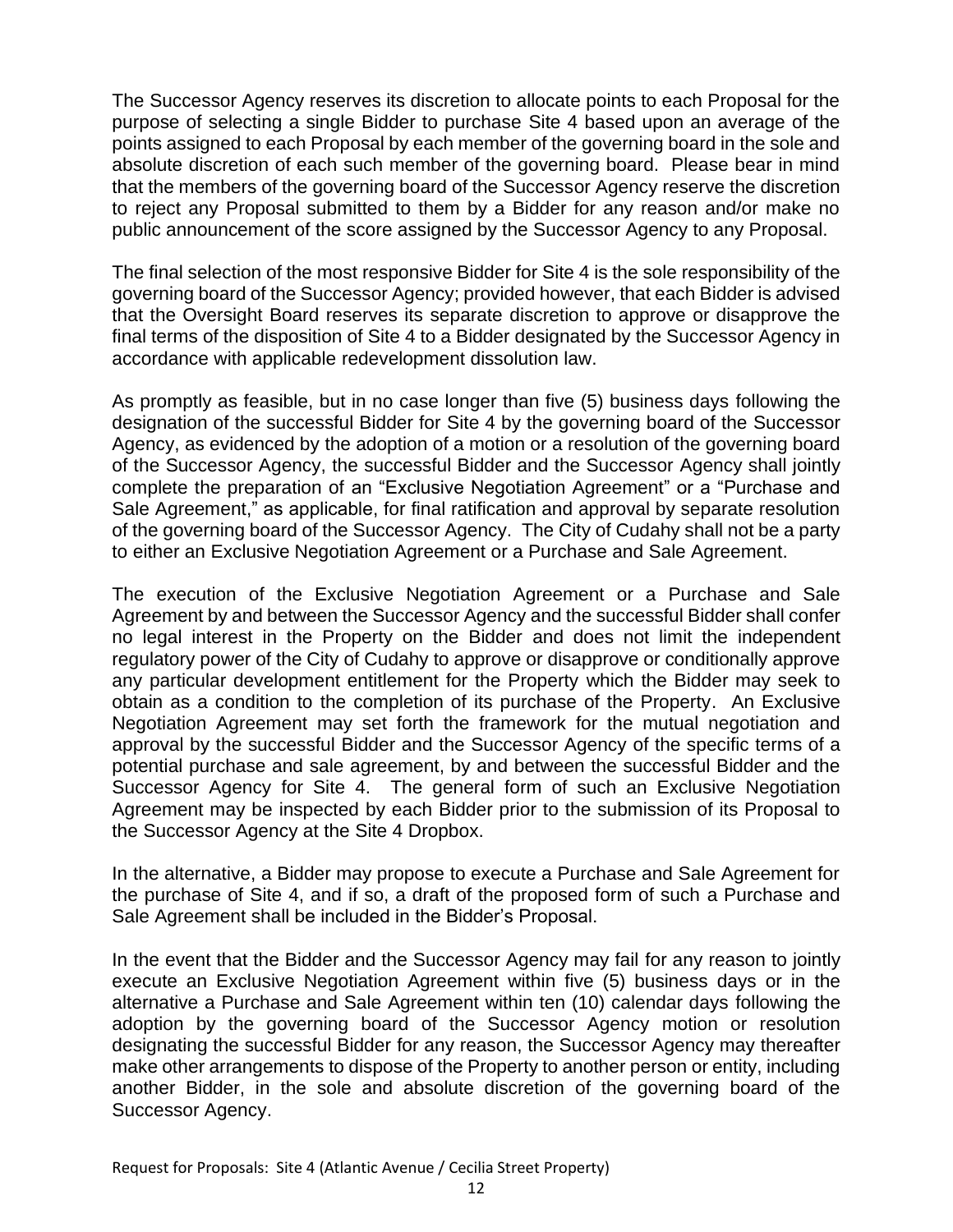Please submit all questions as it relates to this RFP for Site 4 in writing to Mr. Sal Lopez, Cudahy Community Development Director, at [RFPinfo@cityofcudahyca.gov.](mailto:RFPinfo@cityofcudahyca.gov) An answer to each question submitted to Mr. Lopez by email will be posted to the Site 4 Dropbox as promptly as feasible; provided however that the Successor Agency shall not respond to any question from a Bidder submitted later than five (5) calendar days before the scheduled return date for all Proposals for Site 4. Bidders are advised that all Successor Agency and City staff have been informed to refer Bidders with questions concerning the RFP process to Mr. Sal Lopez.

#### **All RFPs must be submitted to the Successor Agency by means of electronic delivery to the Site 4 Dropbox by no later than 5:00 PM on September 30, 2020.**

All RFP's must be submitted to the Site 4 Dropbox as one (1) combined PDF file.

### **NOTICE: NO PROPOSAL FOR SITE 4 WILL BE ACCEPTED BY THE SUCCESSOR AGENCY AFTER THE DATE AND TIME INDICATED ABOVE, OR BY THE DATE AND TIME AS MAY BE MODIFIED BY A SUPPLEMENTAL NOTICE OF THE SUCCESSOR AGENCY AS POSTED TO THE SITE 4 DROPBOX.**

### **GENERAL CONDITIONS**

Issuance of this RFP does not obligate the Successor Agency to complete the RFP process as described above or to select a Bidder for the entry into an Exclusive Negotiation Agreement or a Purchase and Sale Agreement for the Property, nor shall the Successor Agency, or the City of Cudahy or the County Oversight Board be liable for any cost incurred by the Bidder in the preparation and submittal of a Proposal to the Successor Agency.

An incomplete Proposal that does not conform to the requirements specified herein may not be given further considered by the Successor Agency. The act of submitting an RFP to the Successor Agency in response to this RFP for Site 4 is a covenant and warranty by the Bidder that it has read the Site 4 Proposal and understands all the requirements and conditions related to the delivery of its Proposal to the Site 4 Dropbox.

The Successor Agency reserves the right in its sole discretion to:

- modify or cancel the selection process for Bidders or modify the schedule of this RFP at any time;
- waive minor irregularities in the responsiveness of one or more Proposals to the RFP;
- reject all Proposals or Bids after delivery to the Successor Agency, and to seek new responses by other means acceptable to the Successor Agency when it is in the best interest of the Successor Agency to do so;
- seek clarification or additional information from any Bidder after the return date for Proposals as the Successor Agency deems appropriate during the course of its evaluation of any RFP for Site 4.

Subject to the availability of City or Successor Agency staff to accompany one or more Bidders for an escorted on-site inspection of Site 4, each Bidder may schedule with Mr.